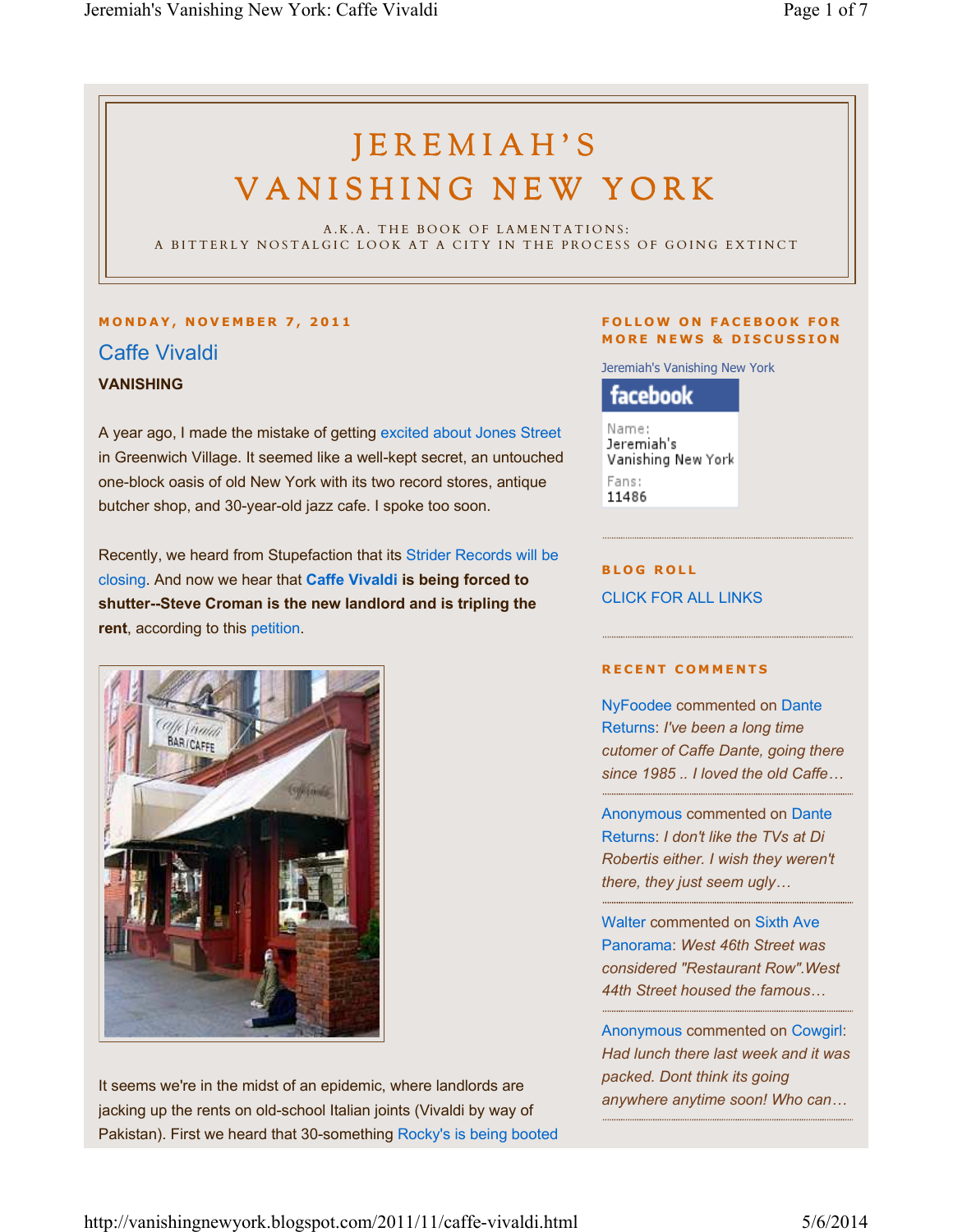so the Balaboosta people can take over, then Eater reported the shameful news that 90-year-old Rocco's rent is being hiked so another group of new foodies can expand their mini empire (with \$125 tasting menus), and now Vivaldi.

The Village Voice put Steve Croman on their 10 Worst Landlords List of 2008 and outlined his typical tactics: "badgering phone calls, endless lawsuits, and leaning on already hard-pressed tenants." There's a Stop Croman Coalition of his tenants and a "Croman Realty Sucks" blog--but both seem to be defunct since 2009.



*Bloomspot*

Caffe Vivaldi is one of those places I've been meaning to get to for a long time. They have live music 7 days a week and no cover charge. Monday is Open Mic Night. They serve things like ravioli. They have been featured in films by Woody Allen and Al Pacino.

Here's how the restaurant's owners describe the place: "Our old wooden chairs have a history and are mostly positioned in approximately the same spot where they were when they first seated the likes of **Andy Warhol, Al Pacino, Woody Allen, Bette Midler, John Cusack, Rob Reiner, Joseph Brodsky** and many others. We have a fireplace and it is usually lit on cold evenings."

Anonymous commented on Dante Returns: *They put flat screens in at di Robertis a while back, but at least the sound is OFF.I try not to…*

↑ Get Recent Comments Widget

#### **FOLLOW ON TWITTER**

**Follow @jeremoss**

# **JEREMIAH MOSS**

"Jeremiah Moss does an excellent job of cataloging all that's constantly being sacrificed to the god of rising rents." --Hugo Lindgren New York Times Magazine

"Jeremiah Moss…is the defender of all the undistinguished hunks of masonry that lend the streets their rhythm." --Justin Davidson New York Magazine

#### VIEW MY COMPLETE PROFILE



Village Voice Web Award 2012: "Blogger We Love"

#### **PRESS (SHORT LIST)**

**CLICK HERE FOR FULL LIST OF PRESS, AWARDS, & INTERVIEWS** NY Times: Room for Debate

NY Times: Opinion 2012 NY Daily News: Opinion pieces

The New Yorker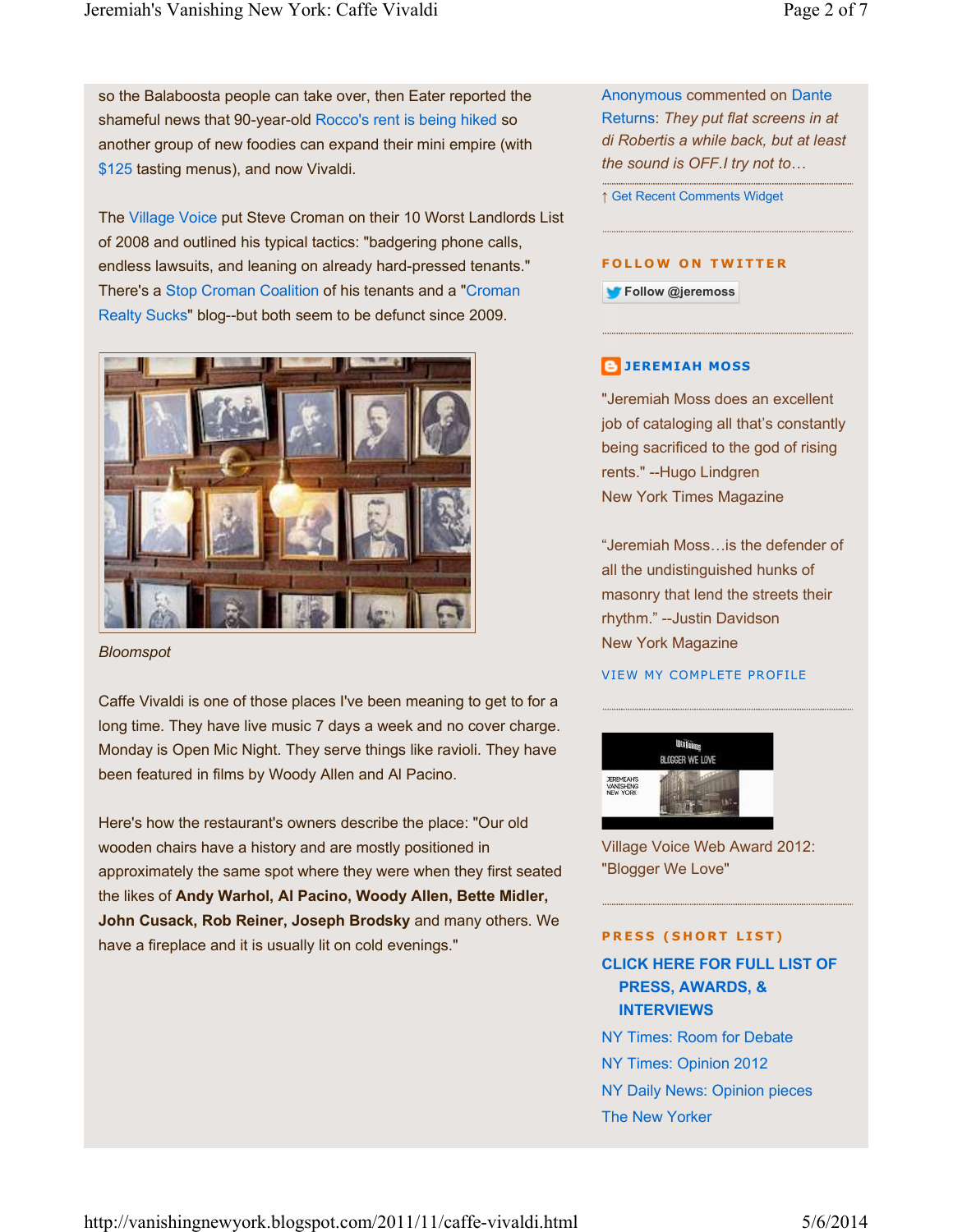

*L.D. at Vivaldi in Whatever Works*

Against all odds, the Friends of Caffe Vivaldi have started a petition to save the restaurant. They write:

"There is a place in New York, that is 1/3 real and 2/3 magical and it is about to disappear... unless we do something now. **For 30 years it has nurtured artists writers, poets, but mostly musicians. It has a new landlord and he wants to triple the rent. We cannot fight him; he is too strong.** The only way forward is to appeal to his better side and reason with him not to snuff the life out of this cherished haven of hope and encouragement for young artists. Our aim to urge our landlord not to increase our rent to an amount we can never come up with in 685 sq ft of space. We want to be fair to him and want him to be fair to us: All we are asking is that he charge us the fair market rent."



Croman's 9300 Realty already has the Vivaldi space up for rent on its website. They're asking \$19,995 a month.



New York Observer Financial Times The Paris Review Daily Village Voice: Gotham's Best **Playboy** The London Times Dagens Næringsliv (Norway) Frankfurter Rundschau (Germany) 24 Heures (Switzerland)

#### **SOME QUESTIONS**

How did this blog begin? What is hyper-gentrification? Is money & shopping evil? (No.) What about shopping at chain stores? How is a recession good for NYC? Are non-natives New Yorkers? How did Bloomberg ruin NYC? What was lost during Bloomberg's reign? Why does NYC feel like the burbs? What's wrong with cupcakes? How do I complain about noisy jerks?

Has sidewalk bumping gotten worse?

What's a YUNNIE?

#### **GOT A TIP?**

Tips and photos are always welcome. Please send them via email to jeremoss (at) yahoo (dot com).

#### **B L O G A R C H I V E**

- $\blacktriangleright$  2014 (76)
- ► 2013 (250)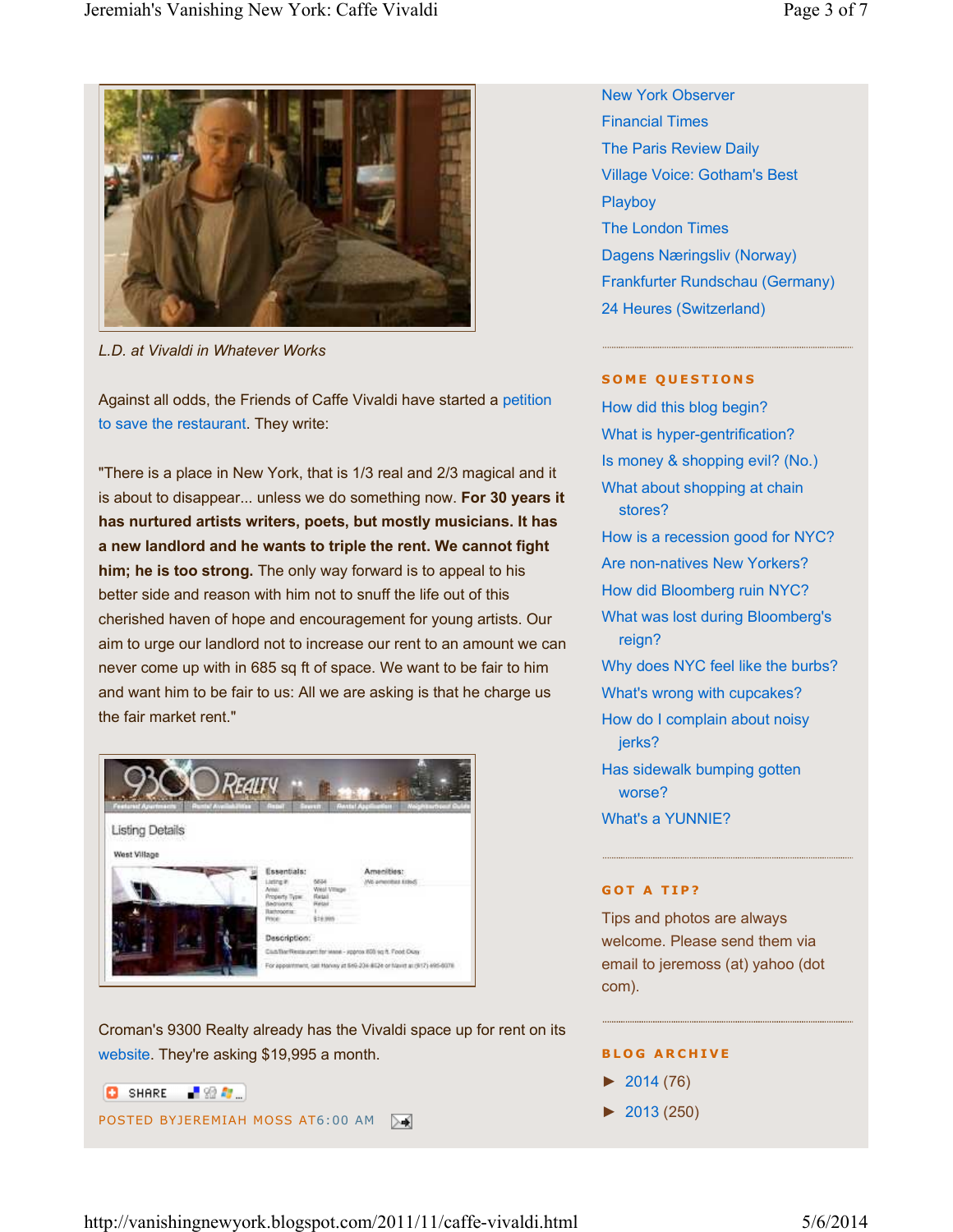# LABELS:GREENWICH VILLAGE

# **1 6 C O M M E N T S :**

## Tricia said...

RE the enormous, calculated-to-get-them-out rent hikes at the three restaurants...

unfortunately this tactic seems to have become commonplace. sometimes I start counting how many restaurants and stores that have been in the Village for more than 25 years are still here

NOVEMBER 7, 2011 AT 8:09 AM

EV Grievesaid...

Jesus Fucking Christ.

NOVEMBER 7, 2011 AT 8:23 AM

# Anonymous said...

he owns the building he can charge what ever he wants....sucks but the owners should have came up with a plan during their 30yrs to purchase the property.

# NOVEMBER 7, 2011 AT 9:37 AM

# Anonymous said...

@Anon 9:37

The naturalistic fallacy: mistaking what is for what ought to be. Who cares if the landlord \*can\* raise the rent - do you take every action that is in your self-interest, and screw whoever else gets run over in the process?

As for the restaurant, I think their plan was to run a beloved restaurant for decades...Do you think property values skyrocketed in the neighborhood over 30 years because an absentee landlord beamed good vibrations telepathically from a Mcmansion in Westchester? Maybe, just maybe, it's because of the tenants in the buildings in the neighborhood, and the individuals they entice to come. I know it might sound shocking, but maybe a small proprietor with good food that

► 2012 (272)

- ▼ 2011 (424)
	- ► December (35)
	- ▼ November (35)
		- \*Everyday Chatter

On the Table

\*Everyday Chatter

Last Ones Out

- \*Everyday Chatter
- Best Vill Boogie

Vivaldi Saved

\*Everyday Chatter

How to Be a New Yorker

- Mayfair Neon
- Auster in Green-Wood

\*Everyday Chatter

- Donate to Renovate Vivaldi
- \*Everyday Chatter
- Miller Fish Market
- The People's Library
- \*Everyday Chatter
- Red-Sauce Joints
- Rocco Ristorante
- \*Everyday Chatter
- Faile on Houston
- \*Everyday Chatter
- Katharine House
- Fedora Dorato
- Meat on Hooks
- 
- \*Everyday Chatter
- Manhattan Theatre Source
- \*Everyday Chatter
- Caffe Vivaldi
- Buy (Another) Book Weekend!
- \*Everyday Chatter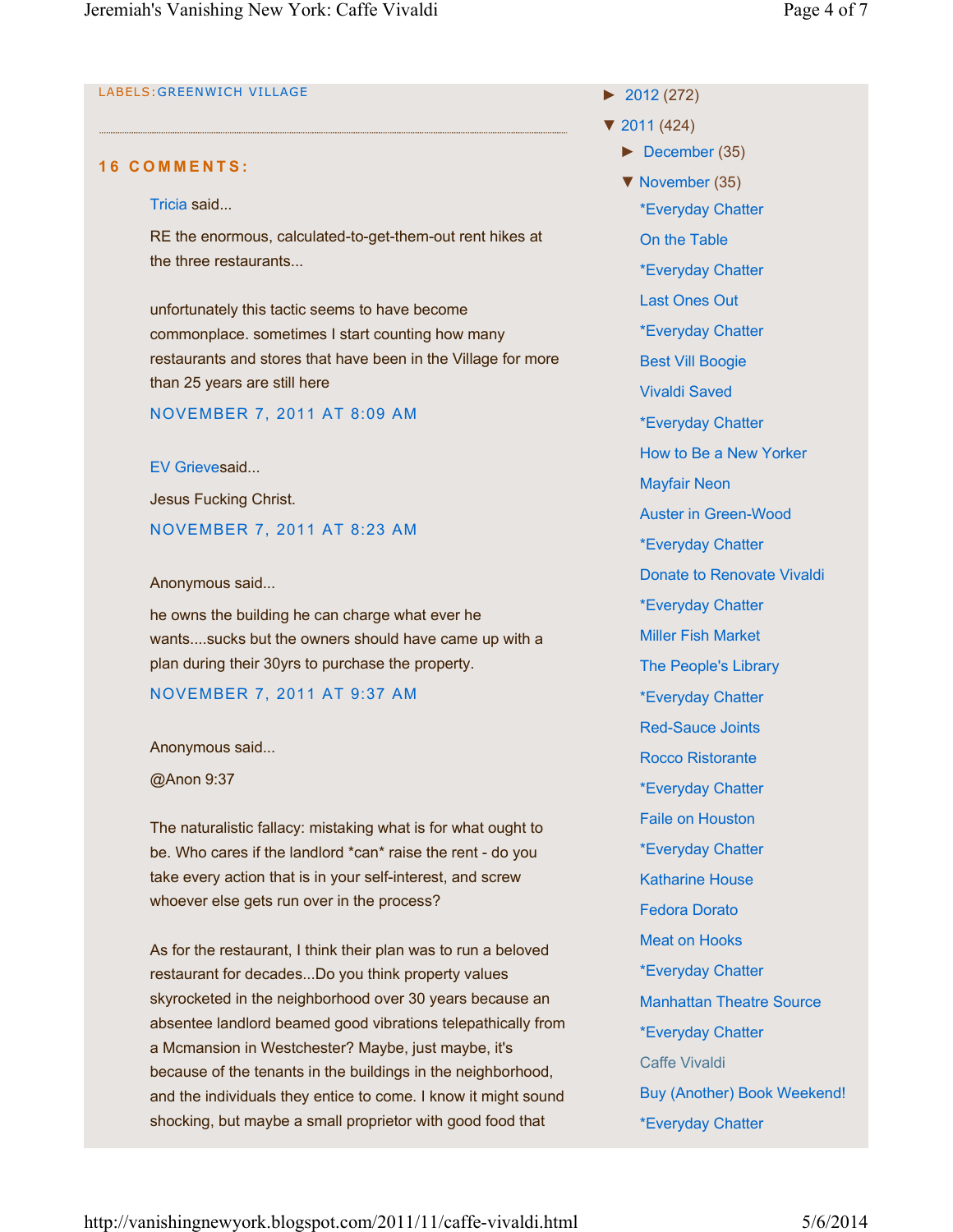attracts celebrity clients would raise property values on a

► October (34) ► August (36)  $\blacktriangleright$  July (34)  $\blacktriangleright$  June (39)  $\blacktriangleright$  May (35)  $\blacktriangleright$  April (31)  $\blacktriangleright$  March (36) ► January (36) ► 2010 (430) ► 2009 (455) ► 2008 (431) ► 2007 (177) block..... NOVEMBER 7, 2011 AT 10:50 AM Anonymous said... As Ms. Didion wrote, goodbye to all that. NOVEMBER 7, 2011 AT 11:18 AM Marty Wombachersaid... Tripling someone's rent is insane and the mark of pure greed. I guess we can look forward to a Starbucks here in the future. I just signed the petition and hope others do as well. NOVEMBER 7, 2011 AT 11:52 AM esquaredsaid... also vanishing, sometime in January of next year -- the Manhattan Theater Source theater http://broadwayworld.com/article/Manhattan-Theatre-Sourceto-Close-in-January-2012-20111107 NOVEMBER 7, 2011 AT 12:25 PM

# Patricia Morrison said...

Another disgusting greedhead ruining something good. Caffe Vivaldi was very kind to me some years ago, allowing a film crew to interview me there, and I've tried to patronize the place as often as possible ever since. This is horrible news, and the landlord needs horsewhipping...as landlords so often do.

# NOVEMBER 7, 2011 AT 2:50 PM

#### nygrump said...

And where do these brokers live? If they are going to destroy our country, let's put a light on them.

#### NOVEMBER 7, 2011 AT 3:00 PM

#### Anonymous said...

wow how many one sided comments. While I dont want to defend the landlord, seems to me the owners of this place

- St. Mark's Success
- \*Everyday Chatter
- \*Everyday Chatter
- In the Martian Scaffold
- ► September (35)

- ► February (38)
- 

#### **R A N D O M P O S T S**

#### **My Favorite Posts**

**My Pics on Flickr**

**Urban Etiquette Signs**

#### **VANISHING NY FLICKR P O O L**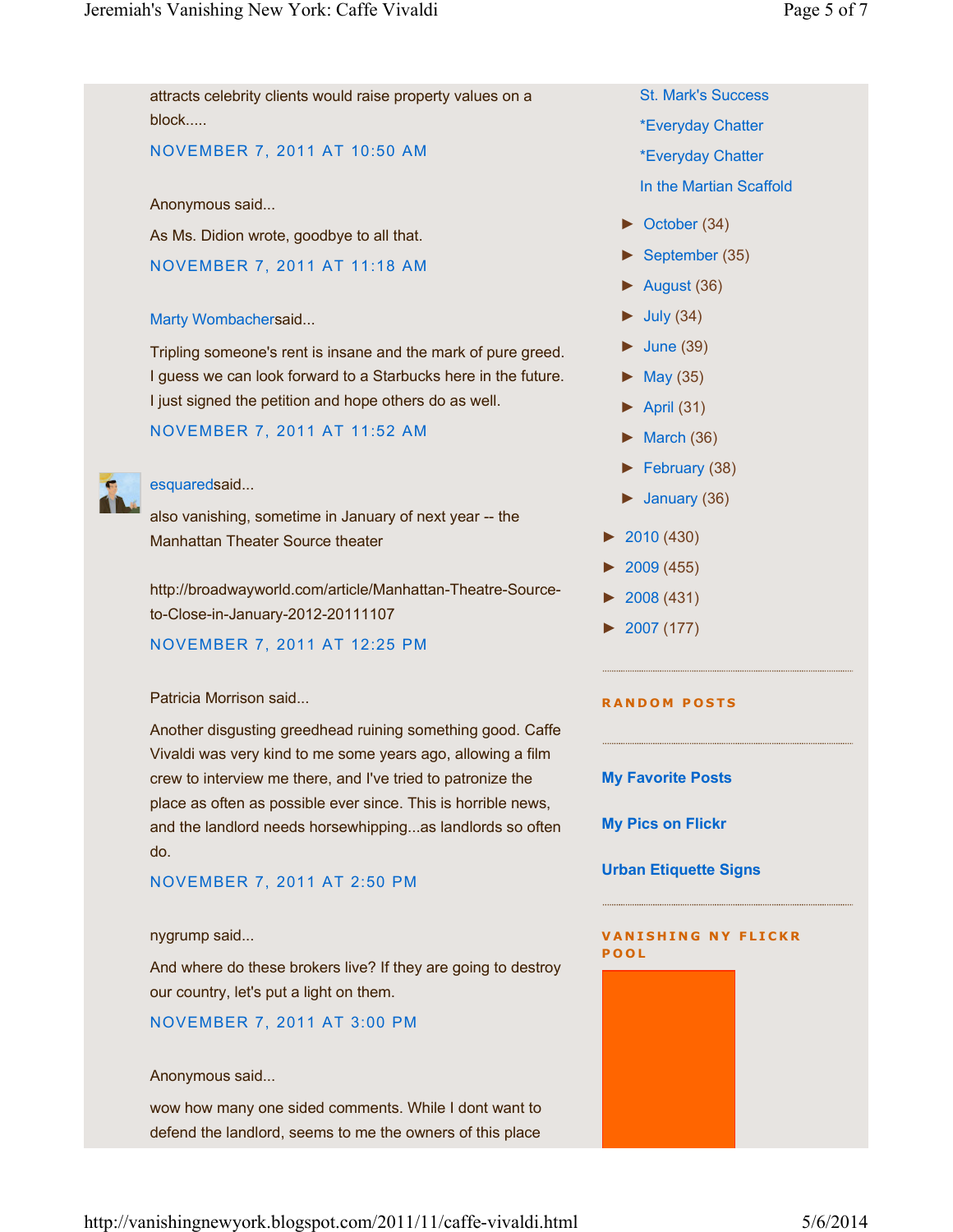have been paying the below market rent for a long time, so either they have not charged YOU enough (or you didnt order enough drinks) or they have enriched themselves quite a bit.

# NOVEMBER 7, 2011 AT 3:37 PM

#### Anonymous said...

how about all those sex shops and tatoo parlors in the village, how come those joints stay open while cafe vivaldi is forced to close?

#### NOVEMBER 7, 2011 AT 3:38 PM

#### Mitch Brodersaid...

Losing Strider is a real heartbreak, too. Not only was the shop a great place to hide, but Bob was great company while you hid. He is free of the 'tude that curiously afflicts so many record-store proprietors. I will miss him, I will miss his records, and I will miss his walls filled with reminders of jollier times.

#### NOVEMBER 7, 2011 AT 4:46 PM

#### Anonymous said...

Why do you assume that the new business will be worse than the old business?

# NOVEMBER 8, 2011 AT 10:34 AM

# **D** patricksaid...

I hate to see this cafe close. But landlords make money by charging what the market will allow. If the market allows for a tripling of the rent then so be it. The owners should've figured out how to buy property long ago.

# NOVEMBER 8, 2011 AT 1:13 PM

#### Anonymous said...

Welcome to Bloomberg's NY. I'm disgusted. It's been obvious for a very long time that we need commercial rent control. It's not possible to do business when you can't plan your future in your location from one lease to another. Profit is not the ONLY value. And there is plenty of that for all. This excessive greed is ruining everything. I miss New York.



#### **T O P I C S**

addresses art/books/film bloomberg bowery bronx brooklyn chelsea chinatown condos coney islandde blasiodowntown dreams  $\boldsymbol{e}$ aSt **villagefavorite** districtgramercy greenwich villagegrumbler harlem hell's kitchenhigh yardshyper-gentrification hypergentrification islands little italylower east sidemeatpacking midtown miscellany hillnarcissism news park slopepress profiles queens soho staten islandSuburbanization times squaretribeca union squareupper east sideupper west side flatiron areagarment linehudson murray

**S E A R C H**